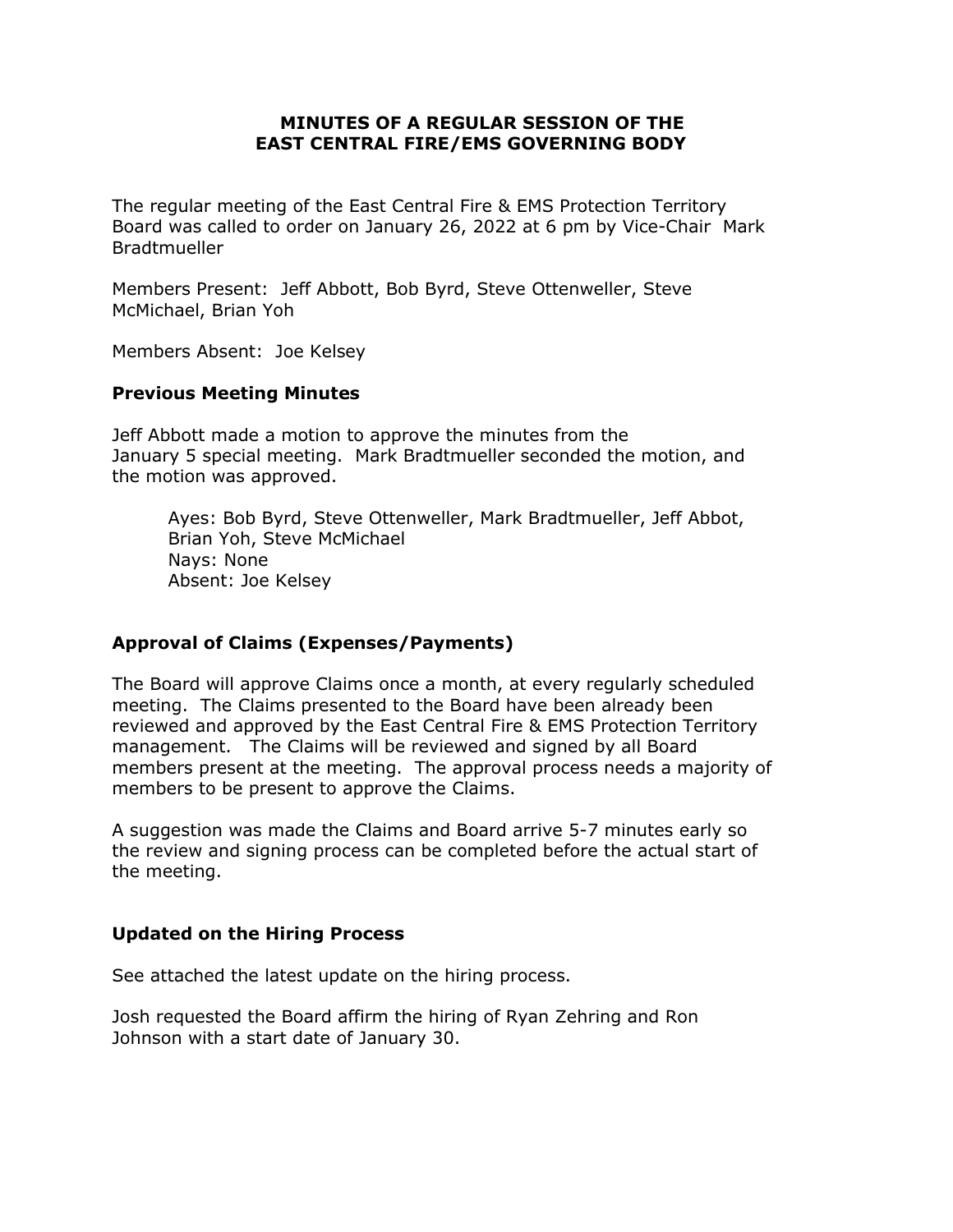Steve McMichael made a motion to affirm the hiring of Ryan Zehring and Ron Johnson with a start date of January 30. The motion was seconded by Jeff Abbot, and the motion was approved.

Ayes: Bob Byrd, Steve Ottenweller, Mark Bradtmueller, Jeff Abbot, Brian Yoh, Steve McMichael Nays: None Absent: Joe Kelsey

Josh requested the Board affirm the hiring of Michael Schmidt, Kyle Wegman, and Zach Thiele with a start date of March 1 for the Michael and Kyle and March 14 for Zach.

Steve McMichael made a motion to affirm the hiring of Michael Schmidt, Kyle Wegman, and Zach Thiele with a start date of March 1 Michael and Kyle and March 14 for Zach. The motion was seconded by Jeff Abbot, and the motion was approved.

Ayes: Bob Byrd, Steve Ottenweller, Mark Bradtmueller, Jeff Abbot, Brian Yoh, Steve McMichael Nays: None Absent: Joe Kelsey

Josh requested the affirmation of conditional offers to Gus Wyss and Anthony Crossgrove pending passing the PERF process.

Steve Ottenweller made a motion to affirm the conditional offers to Gus Wyss and Anthony Crossgrove pending passing the PERF process. Bob Boyd seconded the motion, and the motion was approved.

Ayes: Bob Byrd, Steve Ottenweller, Mark Bradtmueller, Jeff Abbot, Brian Yoh, Steve McMichael Nays: None Absent: Joe Kelsey

The Board discussed giving the Chief, Josh Hale, the authority to have potential employees go through the PERF process and receive confirmation of passing PERF before seeking affirmation for employment from the Board. The Board is giving Josh this authority for the next 9 potential candidates.

Steve McMichael made the motion to give Josh the authority to do this. The motion was seconded by Steve Ottenweller, and the motion was approved.

Ayes: Bob Byrd, Steve Ottenweller, Mark Bradtmueller, Jeff Abbot, Brian Yoh, Steve McMichael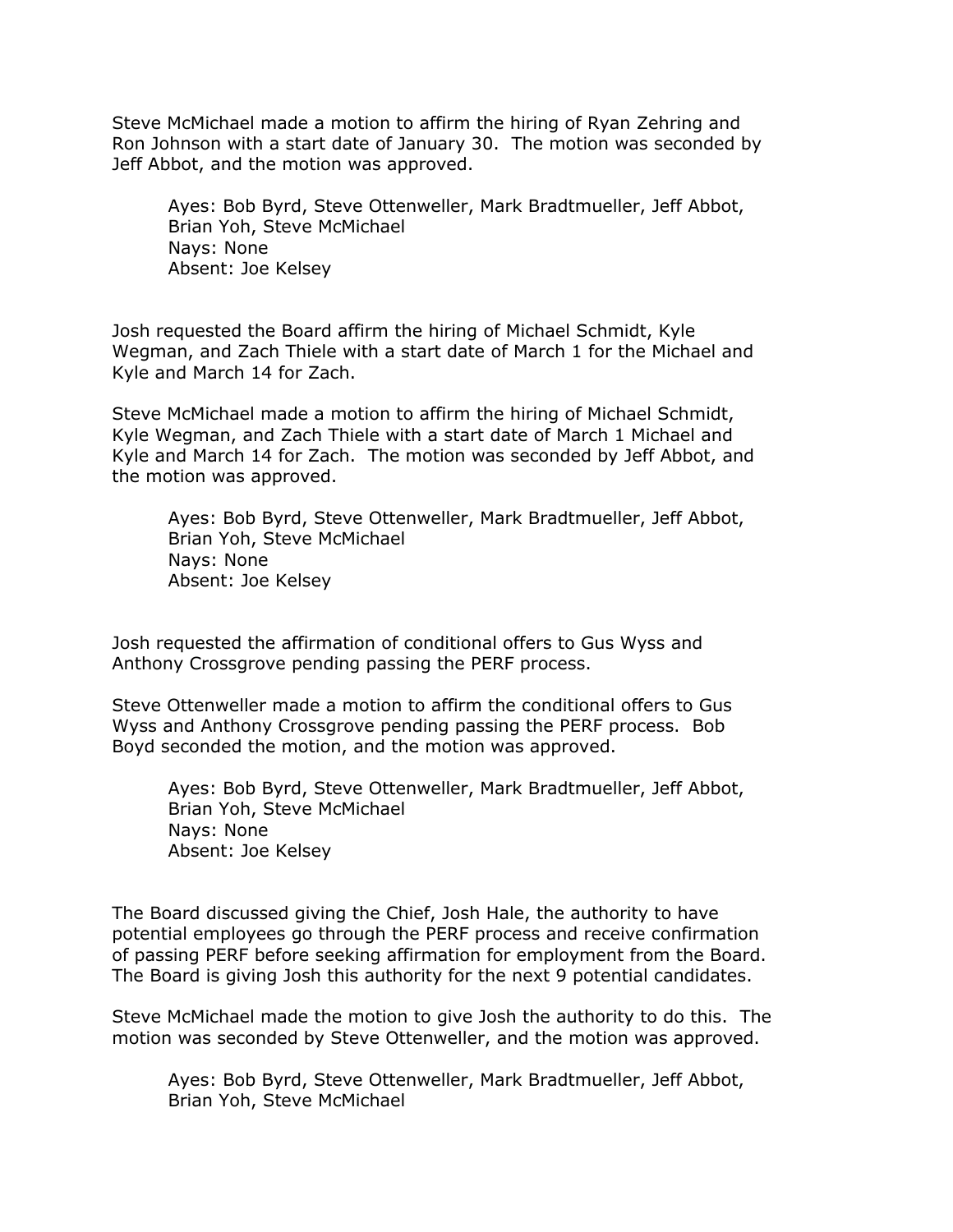Nays: None Absent: Joe Kelsey

Going Foward, the Board wants to affirm only those people who have passed the PERF process and have an official start date.

### **Part Time Staff Hiring Process**

See attached list.

On a going forward basis, the Board does not have to affirm the staffing of part-time employees. The East Central Fire & EMS Protection Territory management will have the authority to hire and dismiss part-time employees without Board approval.

Steve Ottenweller made the motion to give management control of hiring and dismissing of part-time employees. Jeff Abbot seconded the motion, and the motion was approved.

Ayes: Bob Byrd, Steve Ottenweller, Mark Bradtmueller, Jeff Abbot, Brian Yoh, Steve McMichael Nays: None Absent: Joe Kelsey

# **Meeting Expectations**

See attached the list of items to be reviewed/discussed at every regular scheduled Board meeting.

Processing Claims has been previously discussed.

Relative to reports, the Board would like to receive the reports that had been previously produced by the New Haven Fire Department, as a starting point.

Steve McMichael suggested the Board receive soft copies of the reports 2-4 days before the regular scheduled Board meeting to give the Board members time to review the reports before the meeting.

Mark Bradtmueller made a motion to receive the reports that were being produced by the New Haven Fire Department as a starting point and receive soft copies of the reports 2-4 days before the regular scheduled Board meeting. Motion seconded by Bob Byrd, and the motion was approved.

Ayes: Bob Byrd, Steve Ottenweller, Mark Bradtmueller, Jeff Abbot, Brian Yoh, Steve McMichael Nays: None Absent: Joe Kelsey